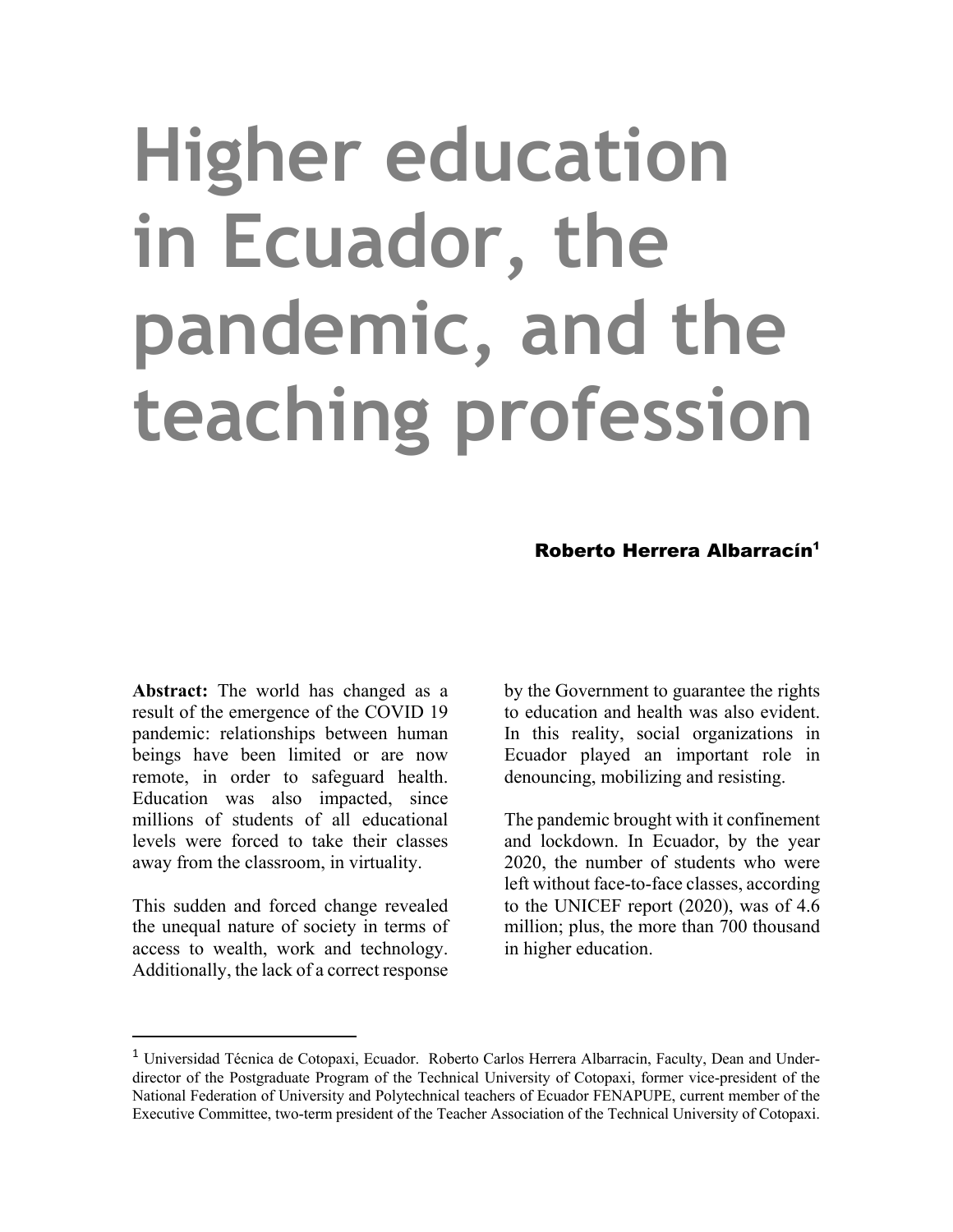This calamitous situation made the inequality of the Ecuadorian society more evident, for a high percentage of households found it difficult, if not impossible, to guarantee the study conditions for their sons and daughters, due to the social gap and the seriousness of the events. The gap widened much more

and, according to UNICEF (2020), the pandemic and the lockdown in 2020 threw 1.4 million people into extreme poverty and 1.8 million people into poverty. Thus, in 2020, multidimensional poverty reached 7.4 million people and extreme multidimensional poverty reached 3.7 million people, as shown in Figure 1.

#### Figure 1. How would multidimensional poverty change in Ecuador?

## *Figure 1*



To make matters worse, millions of jobs were lost on account of the pandemic and lockdown. According to Maria Becerra, Edwin Valencia, Renato Rebelo (2021), "during the pandemic, especially in 2020, the indicators fell drastically due to the increase of unemployment to half a million people" (p:445). Another factor that became more evident is the technological gap, since Ecuador at the time was one of the least connected countries in Latin America, as pointed out by the digital newspaper *El País* (2020). "The Minister of Education, Monserrat Creamer, has recognized that 70% of students have difficulty in accessing online education, but the data was there since 2018: the percentage of households with Internet

access was of 37.17% nationally and 16.07% in rural areas, according to the Institute of Statistics and Census". But the problem was not only connectivity, but also the millions of people in extreme poverty and the 1.8 million people living in poverty. Additionally, after the pandemic in 2020, multidimensional poverty reached 7.4 million people and extreme multidimensional poverty reached 3.7 million people, as shown by the number of devices per household to connect to virtual classrooms (Figure 1), the poor teacher training, the limited technological infrastructure of institutions, and -above all- the absence of educationoriented public policies.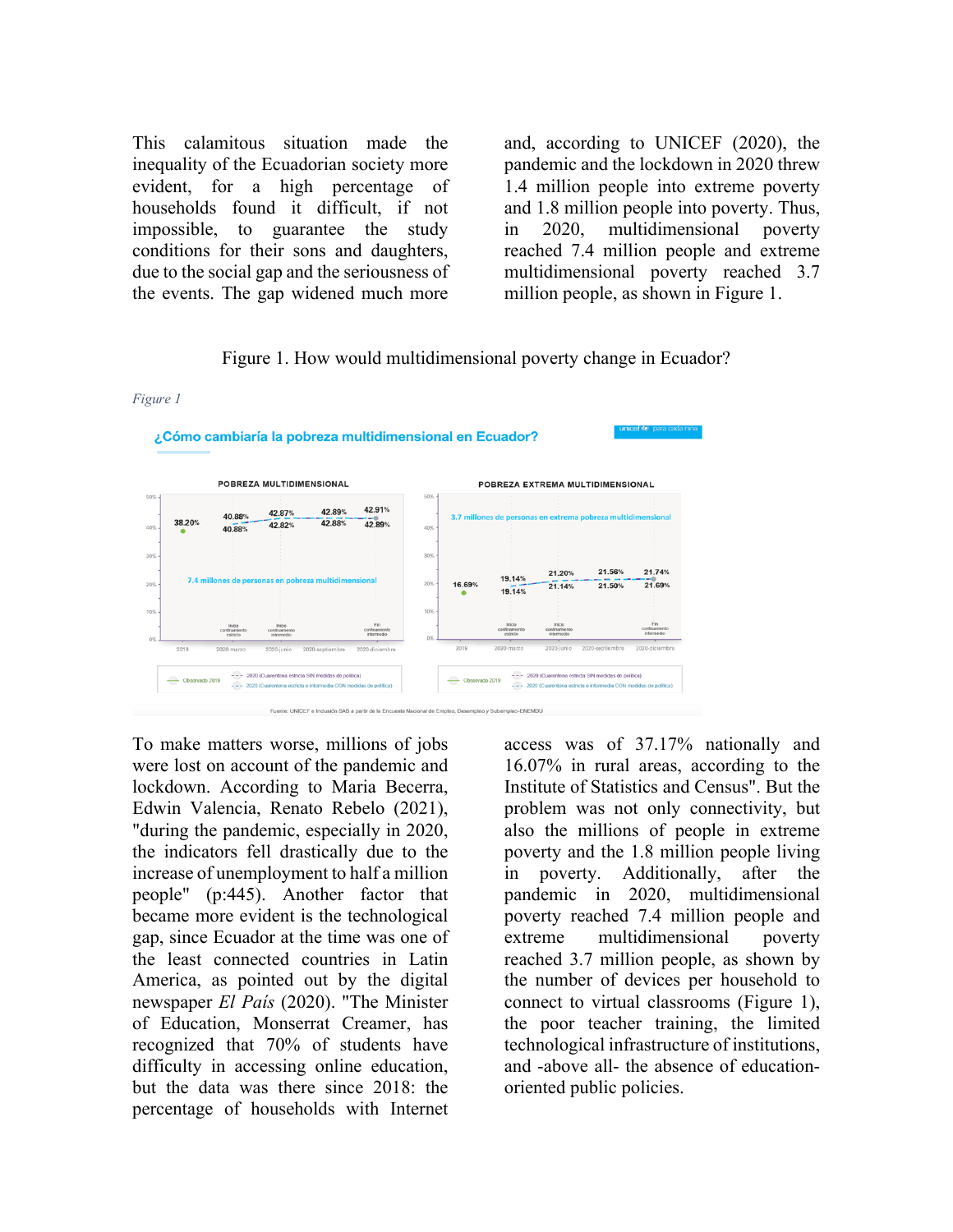The governmental response to the pandemic was totally misguided, since teachers and educational personnel were laid off, budget were cut, and regulations were passed to place the burden of the pandemic on the weak backs of the Ecuadorian people. An example of this is the famous Law of Humanitarian Support, in which the Ecuadorian Ombudsman's Office (2020) declared: "We are concerned about the approval of the bill to combat the COVID 19 health crisis, because it contains deeply regressive labor reforms for the workers' rights". It must be pointed out that their wages were already reduced, and the hiring laws were made more flexible. However, this law left the great economic powers untouched, their debt with the Treasury was condoned, and they were actually given more perks. As a whole, it totally contradicted the constitutional role of the State as a guarantor of rights.

The educational policies followed a similar path. The pandemic was taken as an excuse to reduce budgets on basic education, high schools, and universities and polytechnic schools, in violation of the Constitution, which states in Article 165.2 that the State of Emergency allows for: "Using public funds for other purposes, except those related to health and education". However, the Constitutional Court of Ecuador tipped its scales towards the government and brought down the claims of unconstitutionality filed by various sectors.

Nowadays, after a change of government, nothing has changed. The seriousness of the pandemic continues to unmask the existing inequalities in Ecuadorian society. Currently, it is all about going back to on-site educational activities, but without having solved the delicate situation of its institutions, which are totally deteriorated, and do not have sufficient infrastructure to ensure the health of students and teachers; let alone the quality education according to the current demands of society.

Regarding higher education, the situation is no different. The installed capacity does not allow for a safe return to face-to-face classes, according to current needs. Some institutions have done so, but due to the new outbreaks, classes have been temporarily suspended. On the other hand, the executive is debating a proposal to reform the higher education regulations in the country, which has a free-market orientation and seeks to create more favorable conditions for private universities, including international universities, to the detriment of the public university.

Faced with this reality, social organizations and in the field of higher education, university unions, mainly the Federation of University and Polytechnic Professors of Ecuador (FEPUPE) and the Federation of University Students of Ecuador (FEUE) question the harsh response given in times of a pandemic. They have been forced to present claims, enter into a legal struggle, and even carry out even the mobilizations, to ensure the true feelings of the people of Ecuador prevail.